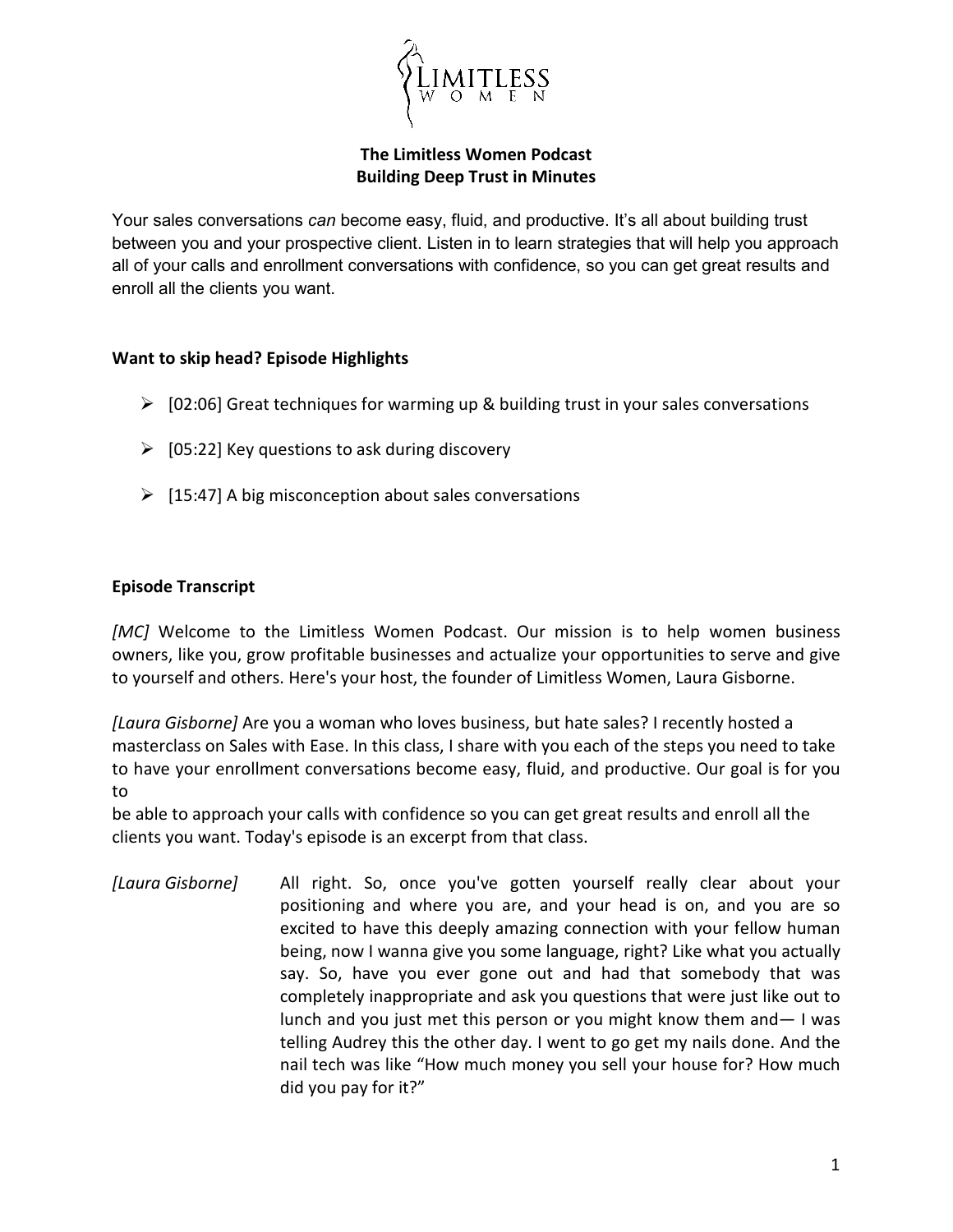

It's all these very personal— It's not personal if you go look at my house. It's not that complicated. But it was an interesting thing because it gave me the perspective of when we go right into discovery, when we go right into one of those deeper questions without doing the warmup, it tends to turn people off. Okay?

So, here's where I want you to go. Step #1 is your psychology. You're positioning your business model, your clarity. That's what we covered yesterday. Today, we're gonna talk about step #2 and step #3. Step #2 is your warmup. There's lots of ways you can warm up. Right? You can be introduced by someone else. Maybe you're receiving a referral and in which case they already kind of know a little bit about you. And one of the greatest ways in a referral conversation to warm up is to be like "Hey, how do you know Carol? I love Carol. She and I met years ago at **Star Latin's** events. And we became good friends. And we just kind of supported each other over the years. Super cool. How do you guys know each other?" And then listen.

So, you're asking a question that's simple. It's not complicated. It's just that surface piece. I'm gonna give you a few of my questions and you guys can do with them what you will. But another one is kind of like "Where do you live?" Now, we are very blessed today. We do business with people all over the world, which is kind of cool. So, there's always a good opportunity with warmup to talk about where they all are and what they're doing there. Right now, we have team members in Prague and in Romania. Two places I haven't been. Warmup with those team members is a lot like warmup with clients, right? When you're hiring someone, you're getting to know them. Getting into these conversations about what's it like, what's the weather, what's happening over there with COVID. You're just kind of having these conversations in order to get into the vaccine conversation. You don't wanna freak somebody out. But you wanna just have this kind of opening. It's that getting to know you conversation. Super light. Super delicious.

Now, the segue from warmup to discovery is a dance. And here's what I'll tell you. I believe that really, really masterful salespeople approach the process as an art and a science. And here's what I mean. We're gonna give you 7 steps, right? Step 1, step 2, step 3. I don't give you all seven because then you're not gonna come back for the next day and you might miss out on something. So, I want you to be here and be interactive with us. We're gonna give you 7 steps. Easy peasy.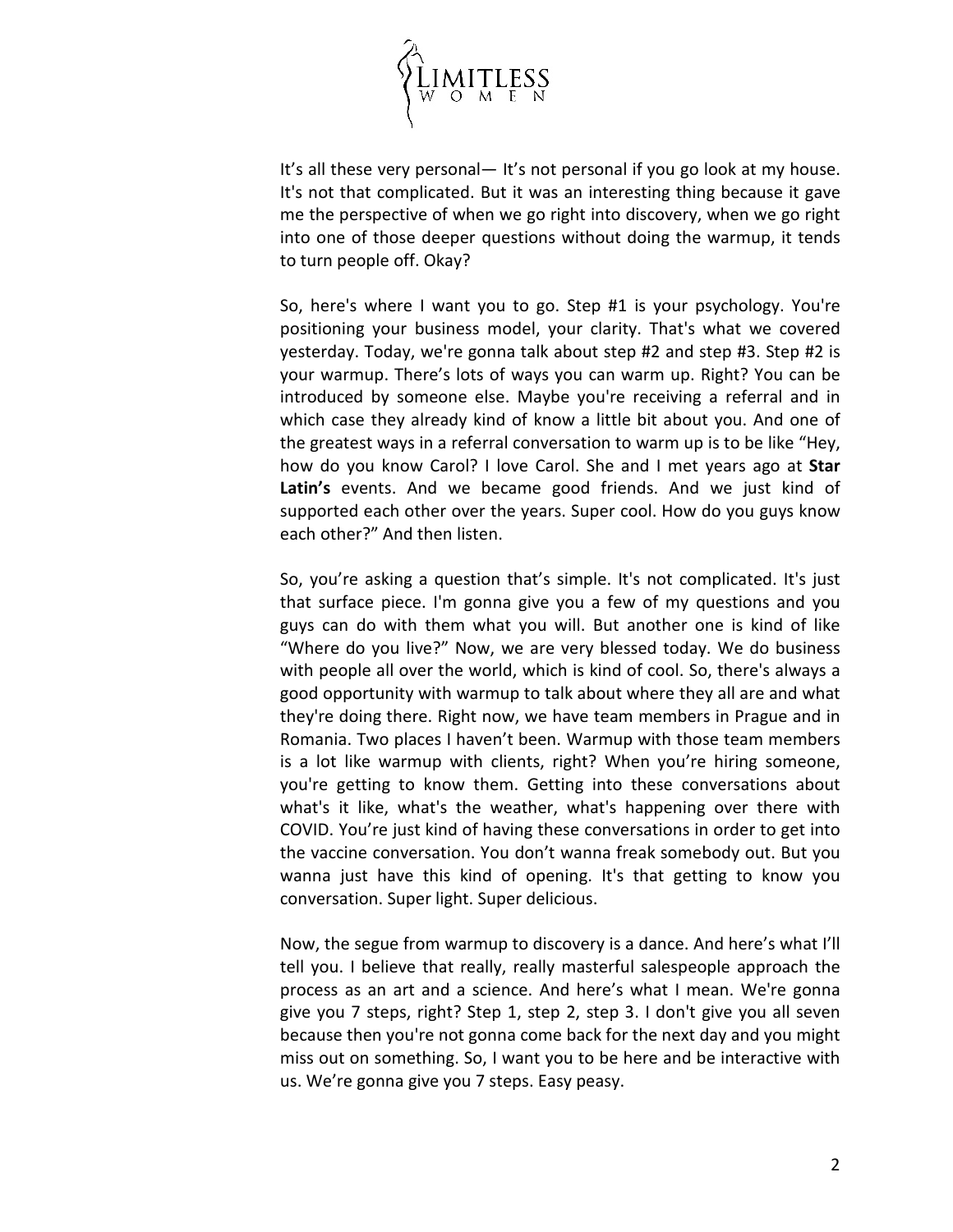

That's kind of the science. Remember we talked about the macro versus the micro? The art comes in in the subtle nuances. And so, this is the place where I feel like I really want you to have some of these milliondollar distinctions. And your homework assignments are designed to give you opportunities to play with this in practice it. Okay?

So, the discovery process is when you start to uncover what the problem is because most people are not gonna just come out of the gate and like "Hey, you know, Audrey, I got on a call with you because I heard you were fantastic at this and I need help." It's not usually how it happens. Usually happens with a little bit of warmup, a little bit of getting to know, how long have you lived there, blah, blah, blah, these kind of things, right, or that surface warmup and then you start getting into what's going on.

Now, I personally am a business growth strategist. So, one of my best discovery questions is what do you need most in your business right now and how can I support you? Two things happen when I ask this question. Number 1, if I'm with somebody that's really present and paying attention and I've gotten them warmed up, right, and I've built some trust in the warmup conversation, I haven't talked about me, I'm talking all about them, if they're really a player, they will automatically say thank you. They'll say, "Thanks for asking. Let me think about that." Okay? That means we're on the right track. If they just immediately like blow off the question or they say "oh, I just need to make more money", I'm not in a conversation with my ideal client.

My ideal client is a woman who is spiritually connected and mission focused, who really is here to make a difference with her work, and her biggest pain points tend to be she's overwhelmed because there's too much to do and she hasn't felt profitability. She may have good revenue, but she's secretly a little ashamed that she's not further along financially. Okay? So, I'm listening for those clues. And this is why I had you do the exercise yesterday. I'm listening for those clues to hear is this somebody that I'm uniquely designed to partner with. Get the idea? So, your discovery questions are gonna start to reveal to you if you're on the right track.

If you're not talking to somebody who's actually a qualified prospect or your ideal Avatar, none of this stuff is gonna matter. And this is the part where I wanted to tell you some things that are a little bit different than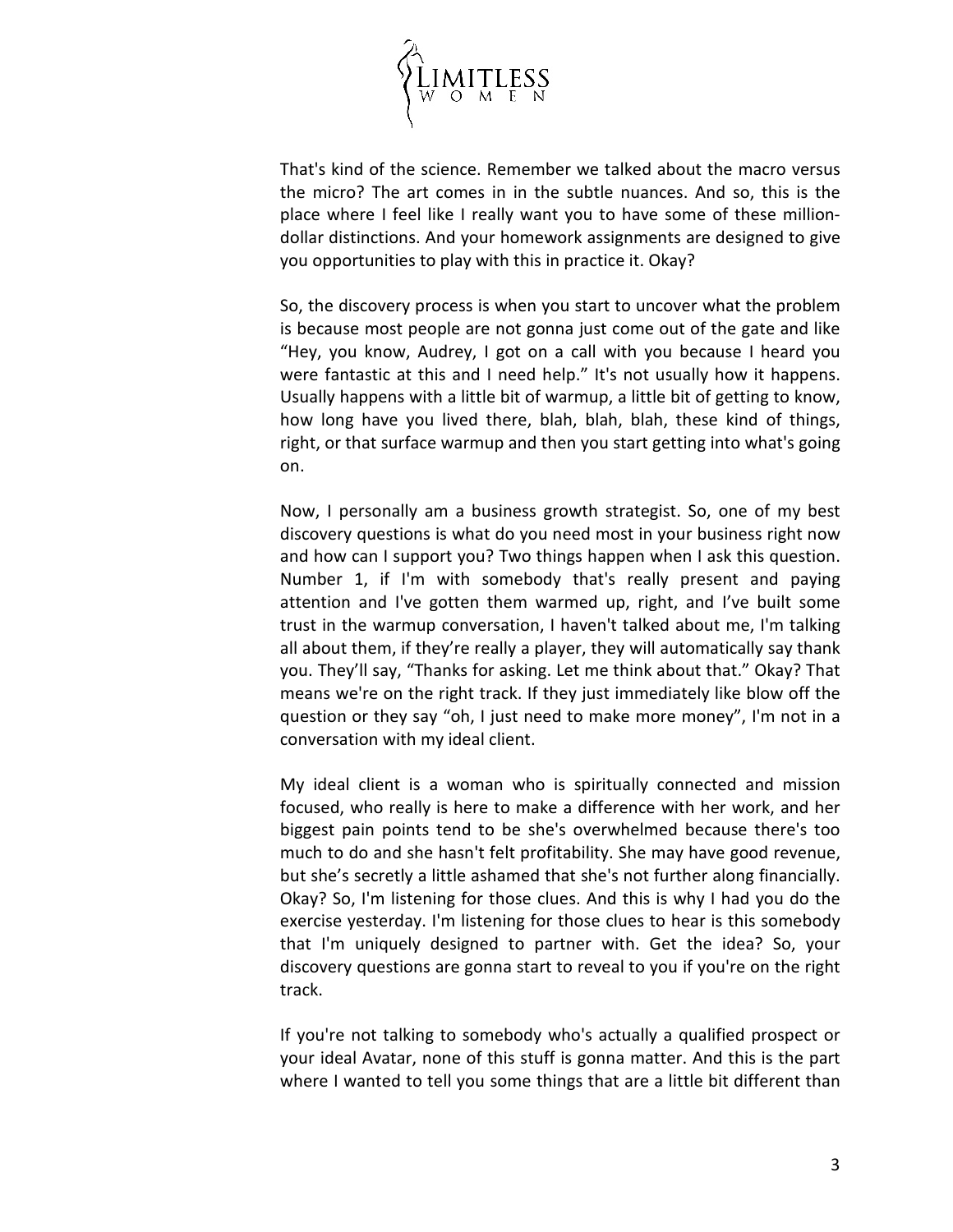

traditional sales training. Traditional sales training says everybody is a buyer. Everybody could buy your service.

I'm here to say to you, you know what, we teach flow. We teach you that sales is a divine appointment. It is an opportunity to spiritually connect with another human being and create transformation in their lives in partnership. That's not gonna happen with 7.7 billion people. It's gonna happen with a handful of people.

So, I want you to be discerning and listen carefully. Now, you earn the right to ask discovery questions, which are the questions that uncover the problem. What's really going on with you there? How is your business if you're a business strategist? If you're a health practitioner, tell me a little bit about what you've been struggling with here and how long has that been going on? Okay? And if you're a financial planner, tell me a little bit about what you've tried in the past. If you don't mind me asking, tell me a little bit about what you've tried in the past. How did that work for you? If they say "oh, you know, it really didn't work", then you wanna ask why do you think that's the case. What else have you tried is a great discovery question.

So, you wanna go in with your area of expertise as the first discovery question, but you don't do that until you warm up first. Okay? You wanna go in with what's going on in this area of your life. This is what I'm here to talk to you about. How can I help? And when you say how can I help, really mean it. How can I help is not a segue to now I'm gonna pitch you all my goodies because you haven't earned the right to actually pitch them anything. And I will tell you that when you follow this formula, it's very frequent in our world that people ask us to work with us before we ever tell them how. You know, I'm not spending this time telling them all about the modules of our business school. I'm trying to find out what's going on for you, how may I be of assistance for you. Get the idea?

All right. I'm gonna go now to see what kind of questions are here and then will hop back and forth with this. But if you've come up with any questions or there's some things that are going on in your brain, let me know and I've got more to go, but here just let me see what questions are. So, Erica. Hi, Deanne, welcome back. Hi, Andrea. Hi, Nancy. All right. I'm looking forward to talking to you also, Erica. Hi, Janet Grace. Gorgeous to see you. Heidi, good to have you back. Audrey is supposed to be here. Hi, Kathy. Hi, Helen.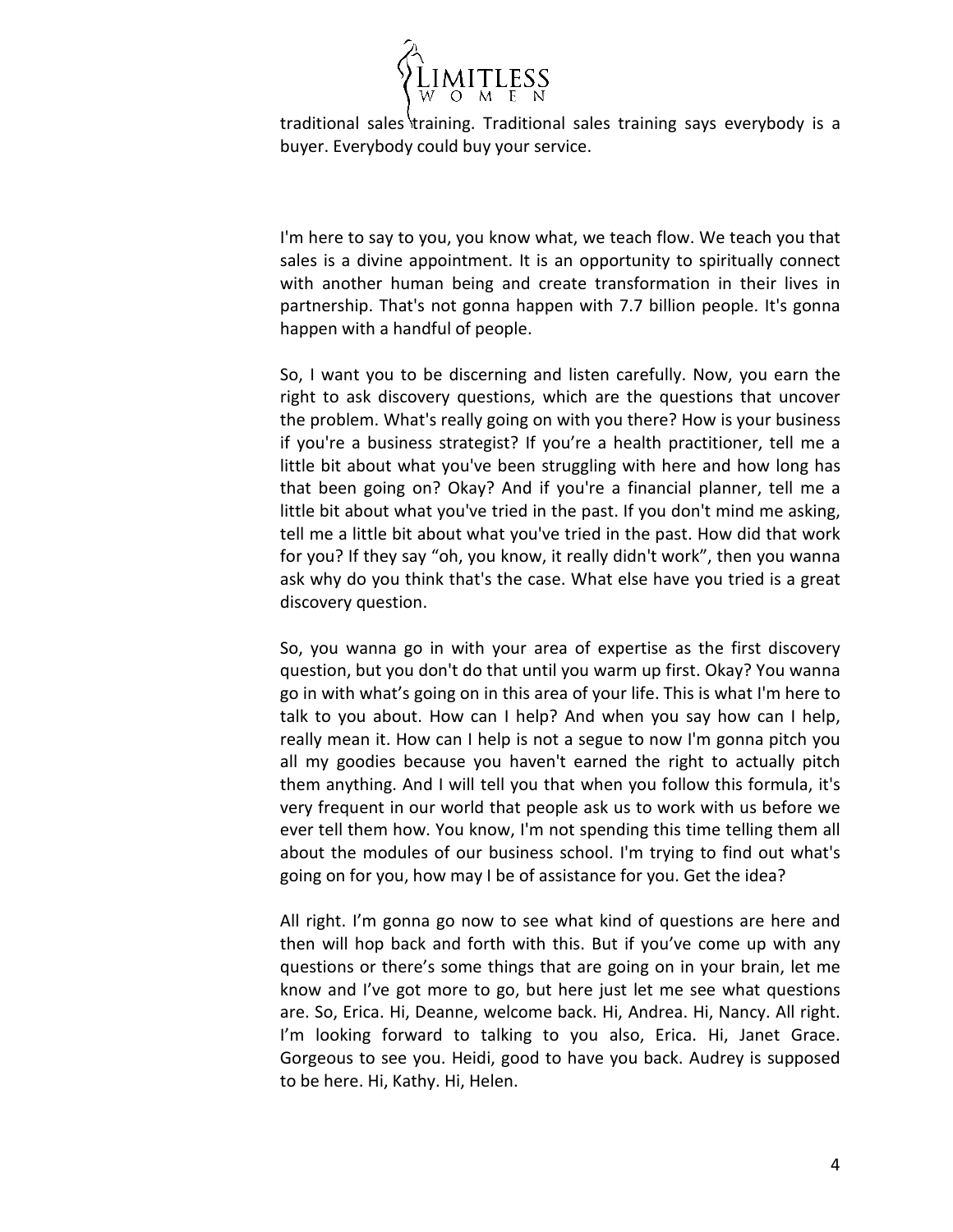

All right. Let's see. We've got questions. Thank you, sweet Carol, for your acknowledgement around clarity calls. I appreciate that it completely shifted how you speak to potential clients and working together. You've become clear on how you serve and it wasn't about convincing them. It was more about coming to the decision that we were a fit for one another. Yes. So good, Carol. Really that's that whole premise of yesterday's work, is if we don't know the fit, we can't make a good choice. Right? Kathy says her words are coming more easily the more she does this. It's great.

Joan, we talked about focusing more in the pain point. Very good. Oh, this is a good one, Carol. I love the discovery process. There've been times when people have asked me how I do what I do and I just say I've been doing it all the while we've been talking. I listen and ask questions that not only help me become clear about where they're at, but they get clarity in the process. It's very magical. Yeah. So, Carol, I so appreciate that. I think that this is the point. Everything that you need in a sales conversation lies in these first 3 steps. Step 1: Be in your psychology and positioning. Step 2: Be in your willingness and your ability to warm up.

I'm gonna give you up a little bit of a secret hint here about the warmup place. When I was in high school— I wouldn't make this a story about my life's journey, but I will tell you this. So, I grew up in a family with a tremendous amount of abuse and violence. And my parents had never really experienced caring and nurturing themselves. And so, they really weren't qualified to be caring and nurturing. Fortunately, I had babysitters and I had people around me who nurtured me and got me to where I am today. Good therapy, a lot of personal development. When I was in high school, there was a girl I went to high school with. She's not in this group. Her name was Deedee Carpenter. She was the sweetest thing. She was literally one of the nicest people I've ever met in my life. Just so kind. And Deedee had this superpower that every person that she ever spoke to felt like they were the most important person in the world.

So, I wanna give you some clues about how to have this Step 2 and 3 be really fluid for you and really graceful because when you're in this dance, if you're totally focused— You know, yesterday, we had a question about getting frozen or getting stuck.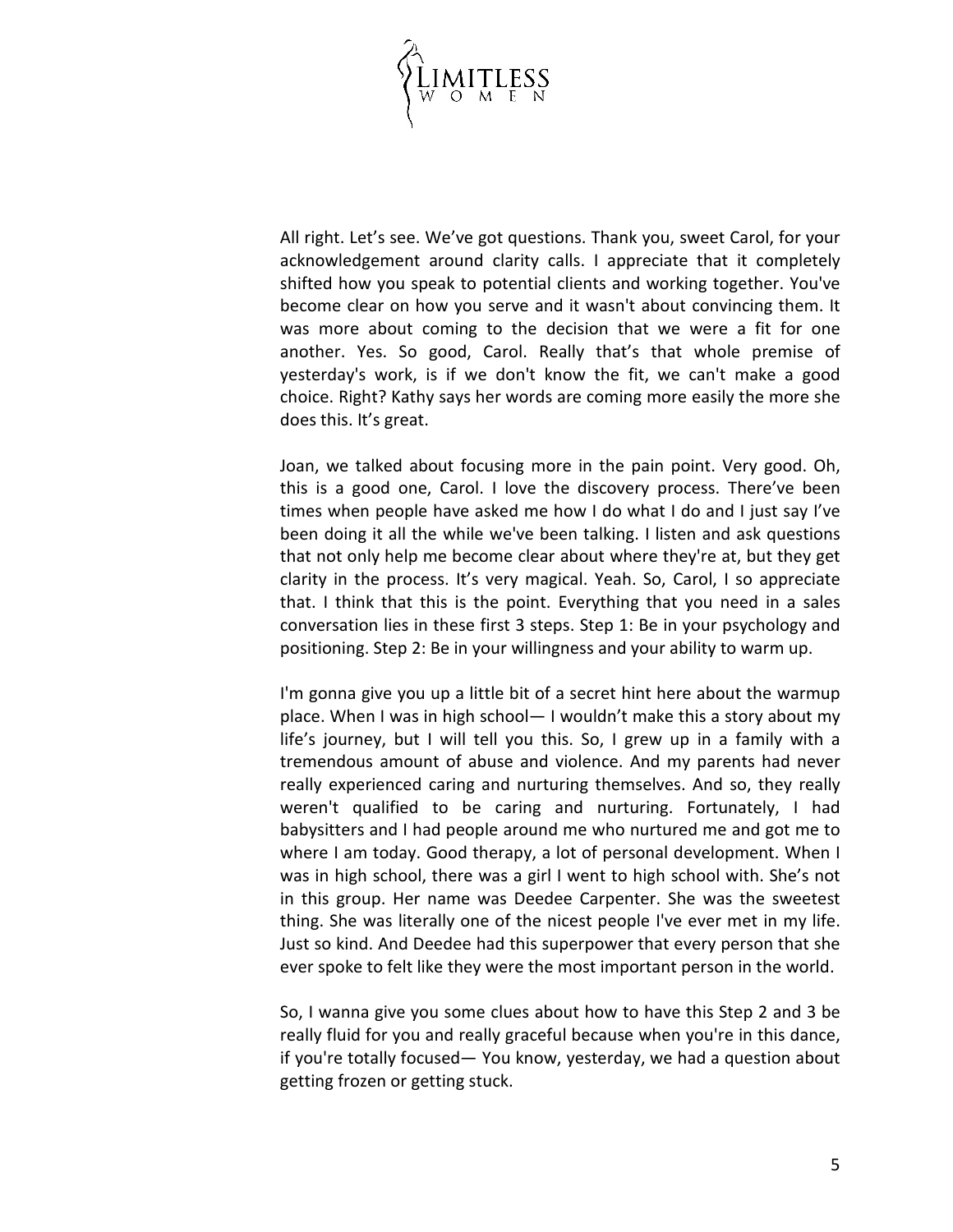

If your sole purpose of this conversation is to be with your heart open and listening, just what's going on with the other person versus having your mind be monkey over here and trying to get you a clear about "oh, my gosh, how am I gonna make my offer", your energy is gonna be completely different. So, Deedee had this energy of just being nice to people and finding— No matter who she saw, she would say something nice about them.

So, when I was in college after graduating high school, I started practicing this. It was kind of like you see these bracelets, what would Jesus do, I kind of had this little thing in my head what would Deedee do. Right? So, I would think about when I met somebody smiling and saying something kind. It might be somebody at work. I'd be like "Hey, you look great in that color" or "Oh, I love what you did with your hair. It was so nice to see you. I haven't seen in a long time." Something very, very simple. And I can tell you that this practice started to change how the whole world showed up for me. The world started showing up for me as a much more generous place. It started showing up as a much kinder place. And it's part of your homework assignment, if you will, to find something kind to say to someone that you connect with in the next 24 hours. It's a practice that I promise will be really good for you.

I'll tell you another real life example about this. And this is why I think my guy is just like the best salesperson in the whole world. Every day, Scott comes home from work and he says, "I met the coolest people today." And I listened and I say, "Okay. Well, honey, I thought you met the coolest people in the world yesterday." He's like "I did. The people I met yesterday were so cool too, but these people were even cooler." He literally falls in love with everybody he meets. He finds something about them that he genuinely likes and admires.

So, it's a little bit of a fun game to start playing with yourself because here's what happens in human nature. We tend to look at what's not working. So, all the brain scientists out there can tell me what's happening in the amygdala, and the reptilian brain, and the survival mode. Here is what I know about humans. We tend to like look for what's not working. And I'm gonna encourage you to really think about in your interactions this week, not just tonight, but this week to play with me, practice this, practice saying something kind to somebody that you know.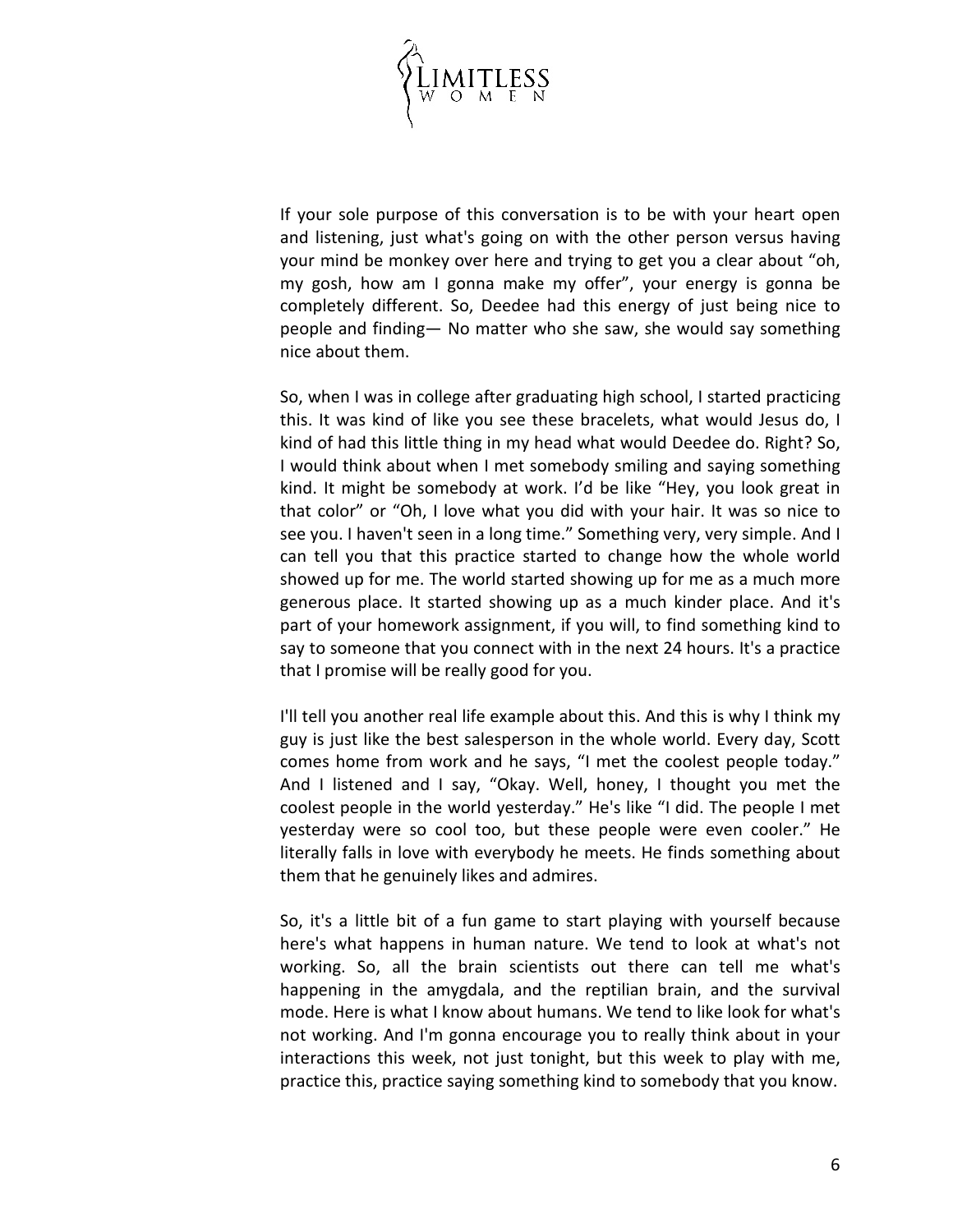

You know, it can even be something simple like sending a message through Facebook Messenger and just saying, "You know, when you and I met, I didn't know that you knew that we would have this friendship for 10 years and it's really just been a blessing in my life." It seems random acts of kindness and generosity that help you grow.

It's really the core premise of Limitless Women. We believe that giving causes growing. We don't give to get. We get to give. And it's a very sweet playground to play in. So, I'm giving you these exercises and inviting you to try this on because when you start acknowledging people around you, when you start being in the practice of celebrating what's working, celebrating what you like, the whole world starts rising up to meet you in a different way.

And one of the things that I've become very acutely talented at— Did I just make myself talented? Yes, I think I am. I think I'm talented at this now with decades of practice. Is that I can go into a room, a networking room— Even the networkers, you guys know if you've been friends of mine for a while, it's one of my favorite playgrounds in the world. I can go in there and really start building very quick relationships with people in about 6 minutes. That's just kind of like I time myself. I kind of play a little game with it. Right? So, if I know I'm gonna be someplace for an hour, can I connect with 10 different people and have an authentic connection? It doesn't take long. I'm telling you this because here's another misconception about sales conversations.

A misconception with sales conversations is that they have to take an hour or 2 hours. There's all kinds of things that we can teach you. There are subtle nuances to get yourself prepared and your prospect prepared so that when you get on a call, it can move quickly. But this is one of those really special nuances, which is building trust. Building trust, building rapport, having somebody really know that you're somebody they can open up to because only when they open up will you discover what the deeper problem is. Right? So, there's the surface stuff that people are willing to talk about and then there's the deeper stuff.

So, your homework assignment is around who can you acknowledge. Who can you acknowledge in the next 24 hours and what's happening in your own celebrations, right? Your own celebrations, where are you focusing? I often feel that women don't succeed in business because of